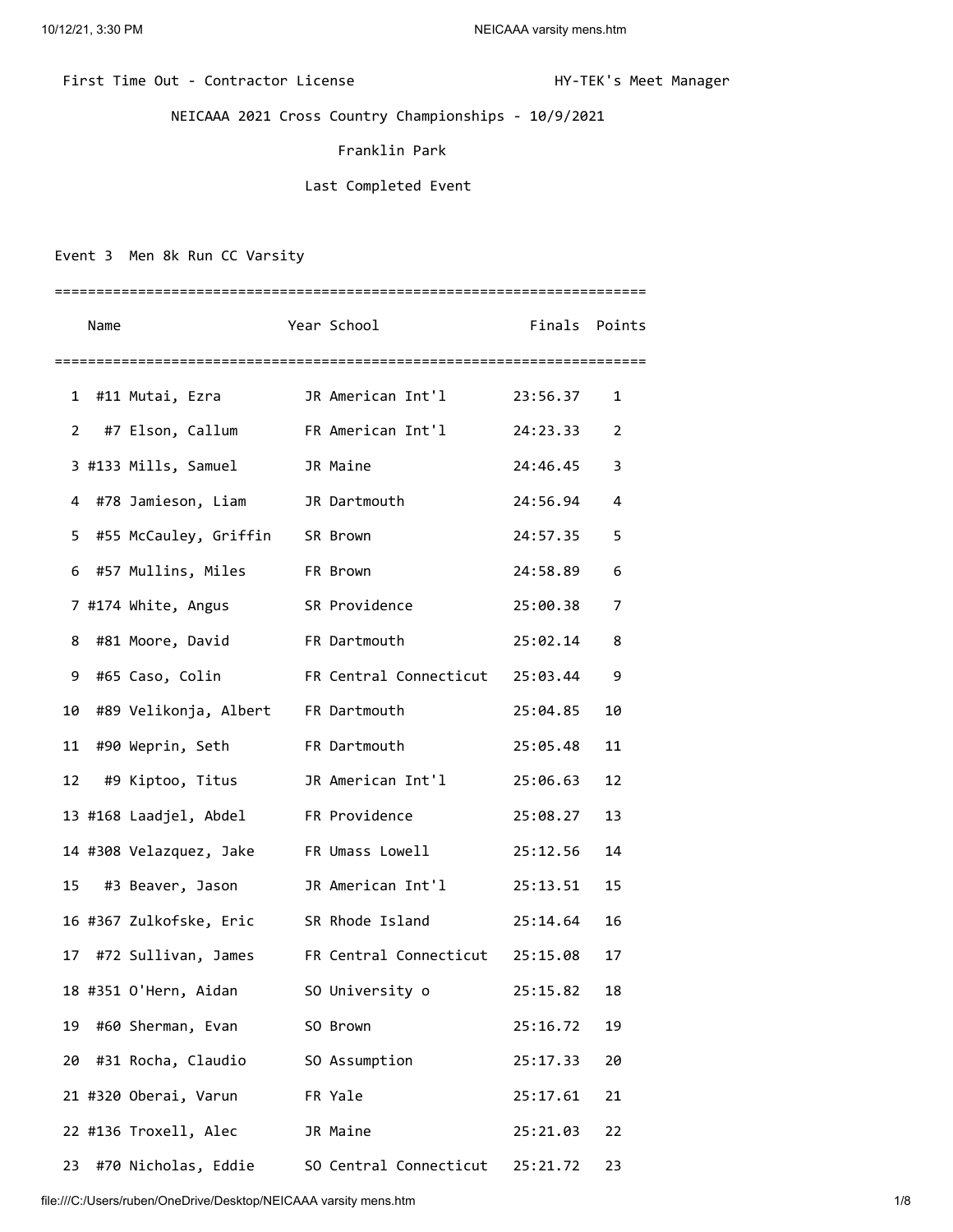|    |                                             | 24 #42 Jackson, Steven FR Boston College           | 25:22.11    | 24 |
|----|---------------------------------------------|----------------------------------------------------|-------------|----|
|    | 25 #56 McCoy, Ben                           | SR Brown                                           | 25:22.78    | 25 |
|    | 26 #316 Katz, Calvin                        | FR Yale                                            | 25:23.55    | 26 |
|    | 27 #86 Reid, Johnny                         | SO Dartmouth                                       | 25:23.92 27 |    |
|    | 28 #311 Atkeson, Winslow FR Yale            |                                                    | 25:24.68    | 28 |
|    | 29 #290 Dooley, Eoin                        | SO Umass Lowell                                    | 25:26.97    | 29 |
|    | 30 #47 Scherrer, David                      | SR Boston College                                  | 25:29.47    | 30 |
|    | 31 #132 Marsanskis, Luke                    | JR Maine                                           | 25:32.02    | 31 |
|    | 32 #360 Fleischer, Ben                      | JR Rhode Island                                    | 25:33.00    | 32 |
|    | 33 #79 Lingard, Thomas                      | JR Dartmouth                                       | 25:34.97    | 33 |
|    | 34 #62 Yabu, Jared                          | SR Brown                                           | 25:39.21 34 |    |
|    | 35 #276 Rahn, Joshua                        | JR Umass Amherst                                   | 25:41.07 35 |    |
|    | 36 #143 Corliss, TJ                         | SR Merrimack                                       | 25:42.23 36 |    |
|    | 37 #172 Rosas, David                        | SR Providence                                      | 25:43.99    | 37 |
|    | 38 #85 O'Scannlain, Declan FR Dartmouth     |                                                    | 25:44.40    | 38 |
|    | 39 #170 Meehan, Sean                        | SR Providence                                      | 25:45.70    | 39 |
|    | 40 #171 Morgan, Michael                     | FR Providence                                      | 25:46.80    | 40 |
| 41 | #66 Diaz, Yankarlos                         | SO Central Connecticut 25:48.05                    |             | 41 |
|    | 42 #69 McGuire, Greg                        | FR Central Connecticut 25:48.81                    |             | 42 |
|    | 43 #52 Cannavo, Gabe                        | JR Brown                                           | 25:50.08    | 43 |
|    | 44 #185 Starr, Cameron                      | SR Quinnipiac                                      | 25:51.88    | 44 |
|    | 45 #364 Rubush, Tyler                       | SR Rhode Island                                    | 25:52.20 45 |    |
|    | 46 #169 Lepine, Matthew SR Providence       |                                                    | 25:52.26 46 |    |
|    |                                             | 47 #356 Shea, Aidan FR University o 25:52.80 47    |             |    |
|    |                                             | 48 #399 Guigon, Charles American Int'l 25:55.82 48 |             |    |
|    |                                             | 49 #309 Walsh, Joseph         JR Umass Lowell      | 25:56.70 49 |    |
|    | 50 #279 Valianti, Nicholas FR Umass Amherst |                                                    | 25:57.87 50 |    |
|    | 51 #163 Kurd, Cyrus                         | FR Northeastern                                    | 25:58.31 51 |    |
|    | 52 #327 Sturtevant, Richard SO Yale         |                                                    | 25:59.37 52 |    |
|    | 53 #326 Smithers, Ryan                      | FR Yale                                            | 26:00.30 53 |    |
|    | 54 #37 Carter, John                         | SO Boston College 26:01.97 54                      |             |    |
|    | 55 #10 Medina, Gabe                         | JR American Int'l                                  | 26:04.20    | 55 |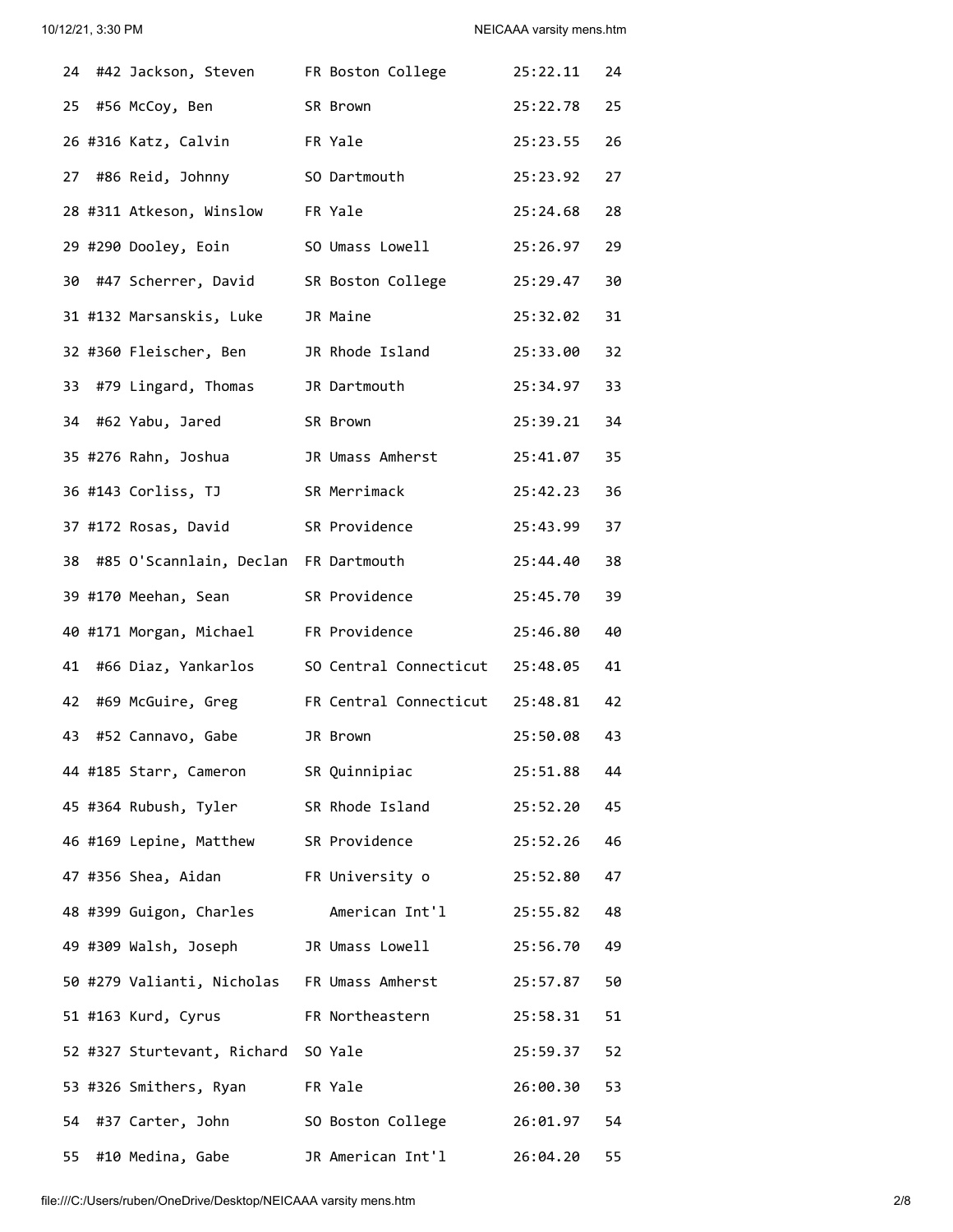|    | 10/12/21, 3:30 PM |                                                         |                                 | NEICAAA varsity mens.htm |    |
|----|-------------------|---------------------------------------------------------|---------------------------------|--------------------------|----|
|    |                   | 56 #235 Braz, Shane JR Stonehill                        |                                 | 26:05.84                 | 56 |
|    |                   | 57 #68 Ireland, Jake FR Central Connecticut 26:06.46 57 |                                 |                          |    |
|    |                   | 58 #146 Dyer, Ryan                                      | FR Merrimack                    | 26:07.54 58              |    |
|    |                   | 59 #283 Benoit, William FR Umass Lowell                 |                                 | 26:07.82                 | 59 |
|    |                   | 60 #293 Gillooly, Ryan SR Umass Lowell                  |                                 | 26:09.41 60              |    |
|    |                   | 61 #359 Baker, Cole                                     | JR Rhode Island                 | 26:11.28 61              |    |
|    |                   | 62 #365 Wahl, Jonathan GR Rhode Island                  |                                 | 26:11.36 62              |    |
|    |                   | 63 #95 Deal, Christian SO Hartford                      |                                 | 26:12.38 63              |    |
|    |                   | 64 #108 Christman, Liam JR Holy Cross                   |                                 | 26:13.47 64              |    |
|    |                   | 65 #178 Hilton, Jack SR Quinnipiac                      |                                 | 26:13.66 65              |    |
|    |                   | 66 #324 Saul, Henry                                     | SO Yale                         | 26:15.05 66              |    |
|    |                   | 67 #128 Coffin, Tristram FR Maine                       |                                 | 26:15.36 67              |    |
|    |                   | 68 #165 Mooney, Noah FR Northeastern                    |                                 | 26:15.55 68              |    |
|    |                   | 69 #50 Wacker, John SO Boston College                   |                                 | 26:17.09 69              |    |
|    |                   | 70 #267 Burgess, Benjamin SO Umass Amherst              |                                 | 26:18.37 70              |    |
|    |                   | 71 #310 Young Jr, Joseph FR Umass Lowell                |                                 | 26:27.42 71              |    |
|    |                   | 72 #39 Fox, Peter FR Boston College                     |                                 | 26:29.25 72              |    |
|    |                   | 73 #218 Logan, Jacob                                    | JR Snhu                         | 26:30.98 73              |    |
|    |                   | 74 #329 Bittrich, William JR Bryant                     |                                 | 26:31.66 74              |    |
|    |                   | 75 #270 George, Matthew FR Umass Amherst 26:32.38 75    |                                 |                          |    |
|    |                   | 76 #127 Caret, Elijah SO Maine                          |                                 | 26:32.99                 | 76 |
|    |                   | 77 #358 Walker, Matthew SO University o                 |                                 | 26:33.61 77              |    |
|    |                   | 78 #322 Riddell, Martin FR Yale                         |                                 | 26:34.37 78              |    |
|    |                   | 79 #243 McNamee, Nickolas JR Stonehill                  |                                 | 26:37.62 79              |    |
|    |                   | 80 #363 Ochs, Collin SO Rhode Island                    |                                 | 26:38.20                 | 80 |
| 81 |                   | #67 Field, Elias                                        | SO Central Connecticut 26:38.40 |                          | 81 |
|    |                   | 82 #333 Hickey, Nolan FR Bryant                         |                                 | 26:38.54                 | 82 |
|    |                   | 83 #332 Dolan, Jason JR Bryant                          |                                 | 26:39.90                 | 83 |
|    |                   | 84 #212 Shilleh, Moetiz SR Sacred Heart                 |                                 | 26:40.21 84              |    |
|    |                   | 85 #330 Brancato, Nicholas SO Bryant                    |                                 | 26:42.96 85              |    |
|    |                   | 86 #337 Slaney, Ryan                                    | FR Bryant                       | 26:44.41                 | 86 |
|    |                   | 87 #48 Seiberlich, John SO Boston College               |                                 | 26:45.78                 | 87 |
|    |                   | 88 #161 Brogan, Tyler                                   | SO Northeastern                 | 26:47.30                 | 88 |

file:///C:/Users/ruben/OneDrive/Desktop/NEICAAA varsity mens.htm 3/8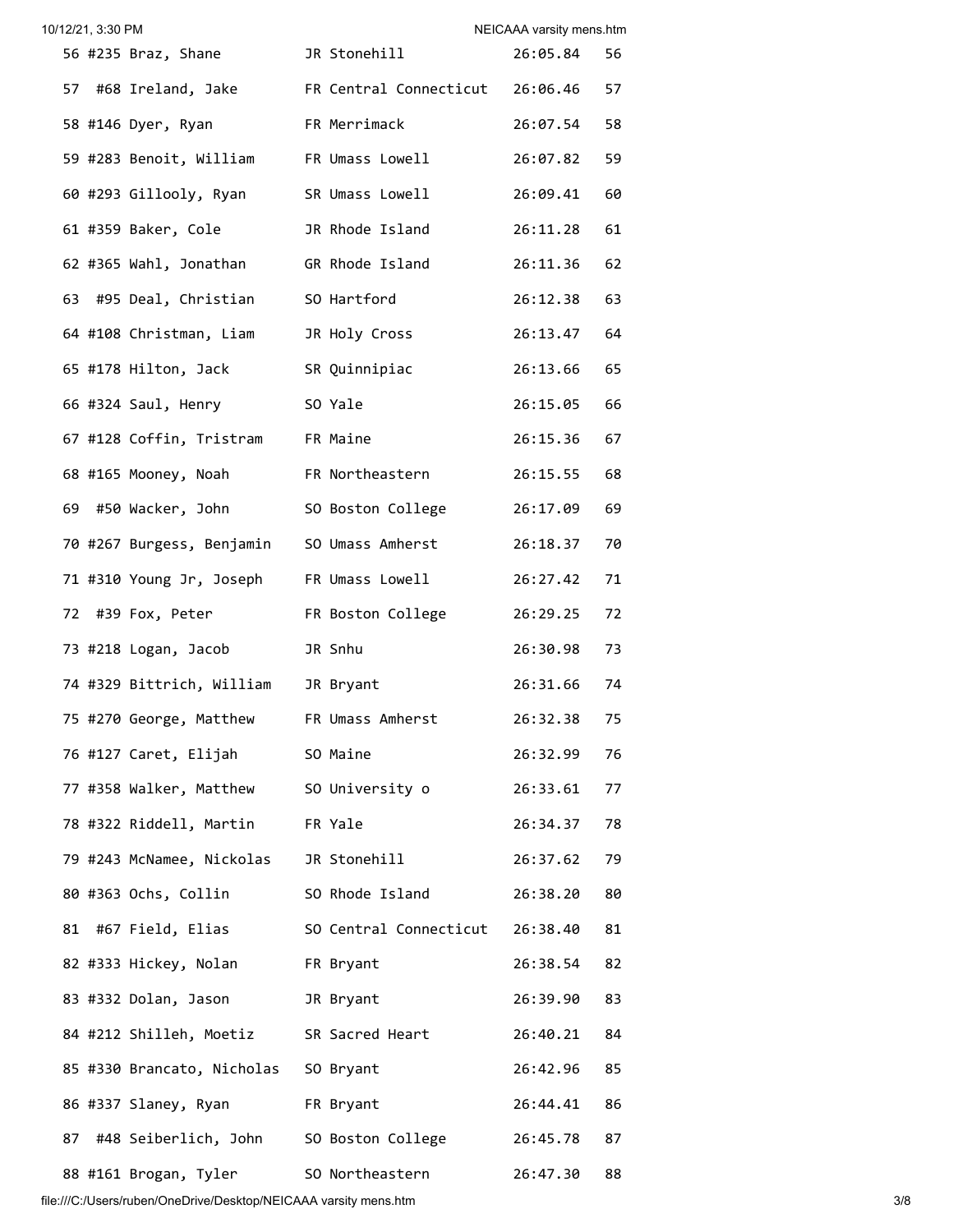|     | 89 #239 Hollenbach, Jace FR Stonehill         |                                                 | 26:48.16     | 89  |
|-----|-----------------------------------------------|-------------------------------------------------|--------------|-----|
|     | 90 #191 Woodbine, Andrew SO Quinnipiac        |                                                 | 26:48.34 90  |     |
|     |                                               | 91 #98 May, Keith SO Hartford                   | 26:49.36 91  |     |
|     | 92 #97 Lamburn, William FR Hartford           |                                                 | 26:50.33 92  |     |
|     | 93 #269 Conant, Zachary SO Umass Amherst      |                                                 | 26:50.69 93  |     |
|     | 94 #350 McElroy, Joseph SO University o       |                                                 | 26:50.76 94  |     |
|     | 95 #336 Reynolds, Dawson FR Bryant            |                                                 | 26:52.36 95  |     |
|     | 96 #93 Brutvan, Riley FR Hartford             |                                                 | 26:54.13 96  |     |
|     | 97 #368 Bornstein, Jacob FR Fairfield Un      |                                                 | 26:54.29 97  |     |
|     | 98 #348 Lepage, Andrew SO University o        |                                                 | 26:54.93 98  |     |
|     | 99 #236 Byrne, Aidan FR Stonehill             |                                                 | 26:55.79 99  |     |
|     | 100 #241 Janus, Andrew JR Stonehill           |                                                 | 26:56.19 100 |     |
|     | 101 #38 Fitzpatrick, John FR Boston College   |                                                 | 26:56.72 101 |     |
|     | 102 #112 Fay, Brendan         JR Holy Cross   |                                                 | 26:58.82 102 |     |
|     | 103 #135 Quirion, Myles JR Maine              |                                                 | 26:59.17 103 |     |
|     | 104 #299 Moran, Cody                          | SR Umass Lowell                                 | 26:59.35 104 |     |
|     | 105 #240 Hughes, Connor FR Stonehill          |                                                 | 26:59.41 105 |     |
|     | 106 #100 O'Brien, Nicholas SR Hartford        |                                                 | 27:03.64 106 |     |
|     | 107 #166 Narita, Anders JR Northeastern       |                                                 | 27:04.30 107 |     |
|     | 108 #164 Manning, Dylan                       | JR Northeastern                                 | 27:09.84 108 |     |
|     | 109 #162 Caso, Daniel SO Northeastern         |                                                 | 27:11.79     | 109 |
| 110 |                                               | #1 Adam, Sadadine JR American Int'l             | 27:13.22     | 110 |
|     |                                               | 111 #362 Masi, Nathan           SO Rhode Island | 27:18.28     | 111 |
|     | 112 #153 Lombardi, Jack FR Merrimack          |                                                 | 27:21.06     | 112 |
|     | 113 #175 Burke, Matthew SR Quinnipiac         |                                                 | 27:21.19     | 113 |
|     | 114 #189 Venter, Jeffrey SR Quinnipiac        |                                                 | 27:24.69     | 114 |
|     | 115 #107 Choi, Joshua           SO Holy Cross |                                                 | 27:25.22     | 115 |
|     | 116 #197 Gillis, Christopher SR Sacred Heart  |                                                 | 27:29.29     | 116 |
|     | 117 #372 Flores, Pacifico JR Fairfield Un     |                                                 | 27:30.06     | 117 |
|     | FR Maine<br>118 #130 Fahey, James             |                                                 | 27:33.02     | 118 |
|     | 119 #24 Lucey, Tommy JR Assumption            |                                                 | 27:34.47 119 |     |
|     | 120 #180 Kus, Nolan                           | SO Quinnipiac                                   | 27:34.67     | 120 |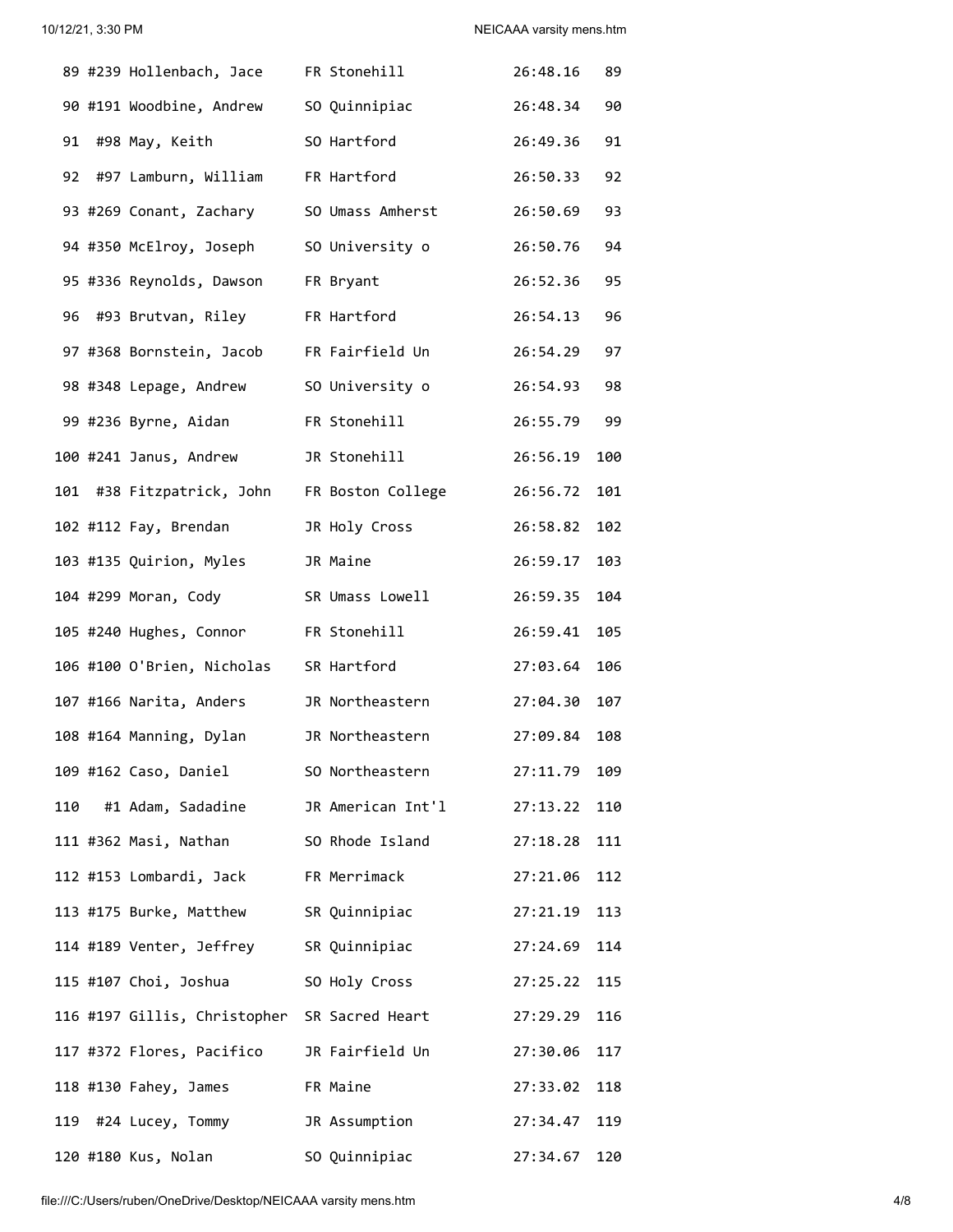| 10/12/21, 3:30 PM |                                               |               | NEICAAA varsity mens.htm |     |
|-------------------|-----------------------------------------------|---------------|--------------------------|-----|
|                   | 121 #230 Scopelites, Trevor 50 St. Anselm     |               | 27:35.44 121             |     |
|                   | 122 #238 Garrett, Patrick FR Stonehill        |               | 27:39.88 122             |     |
|                   | 123 #58 Price, Nate                           | JR Brown      | 27:41.81 123             |     |
|                   | 124 #142 Coakley, Billy SO Merrimack          |               | 27:41.99 124             |     |
|                   | 125 #94 Cayer, Cole 50 Hartford               |               | 27:42.96 125             |     |
|                   | 126 #120 Seitz, Karter SR Holy Cross          |               | 27:43.00 126             |     |
|                   | 127 #187 Stenslie, Max                        | SR Quinnipiac | 27:50.83 127             |     |
|                   | 128 #105 Breuer, Kane SR Holy Cross           |               | 27:54.38 128             |     |
|                   | 129 #209 Picard, Corey JR Sacred Heart        |               | 27:58.32 129             |     |
|                   | 130 #119 Schimtsch, William FR Holy Cross     |               | 27:59.04 130             |     |
|                   | 131 #373 Grosso, Finn FR Fairfield Un         |               | 28:01.02 131             |     |
|                   | 132 #103 Turo, Nicholas                       | FR Hartford   | 28:02.65 132             |     |
|                   | 133 #30 Reygadas, Nik SO Assumption           |               | 28:05.82 133             |     |
|                   | 134 #111 Doggett, Quentin JR Holy Cross       |               | 28:06.40 134             |     |
|                   | 135 #221 Cormier, Steven FR St. Anselm        |               | 28:07.54 135             |     |
|                   | 136 #331 Coyne, Evan SO Bryant                |               | 28:07.84 136             |     |
|                   | 137 #154 Long, Nicholas SR Merrimack          |               | 28:08.69 137             |     |
|                   | 138 #173 Russ, Ian JR Providence              |               | 28:11.47 138             |     |
|                   | 139 #231 Scopelites, Tyler 50 St. Anselm      |               | 28:14.02 139             |     |
|                   | 140 #160 Walsh, Timothy SO Merrimack          |               | 28:14.81 140             |     |
|                   | 141 #214 Derry, Andrew JR Snhu                |               | 28:23.16 141             |     |
|                   | 142 #195 Corbett, Ryan SR Sacred Heart        |               | 28:23.73 142             |     |
|                   | 143 #223 Horan, Alex JR St. Anselm            |               | 28:23.89 143             |     |
|                   | 144 #227 Nottebart, Josh SO St. Anselm        |               | 28:28.29 144             |     |
|                   | 145 #374 McMillian, Alexandr FR Fairfield Un  |               | 28:34.11 145             |     |
|                   | 146 #376 Zapusek, Bryce       JR Fairfield Un |               | 28:35.66 146             |     |
|                   | 147 #222 Hogan, Chris SO St. Anselm           |               | 28:42.88 147             |     |
|                   | 148 #375 VanderSlice, Thomas JR Fairfield Un  |               | 28:48.28 148             |     |
|                   | 149 #16 Brackett, Riley JR Assumption         |               | 28:50.05                 | 149 |
|                   | 150 #25 Luongo, Jake SO Assumption            |               | 28:51.93 150             |     |
|                   | 151 #219 Walker, Liam SO Snhu                 |               | 28:57.25 151             |     |
|                   | 152 #217 Hogan, Luke JR Snhu                  |               | 29:02.57 152             |     |
|                   | 153 #19 Clark, Evan FR Assumption             |               | 29:04.04 153             |     |

file:///C:/Users/ruben/OneDrive/Desktop/NEICAAA varsity mens.htm 5/8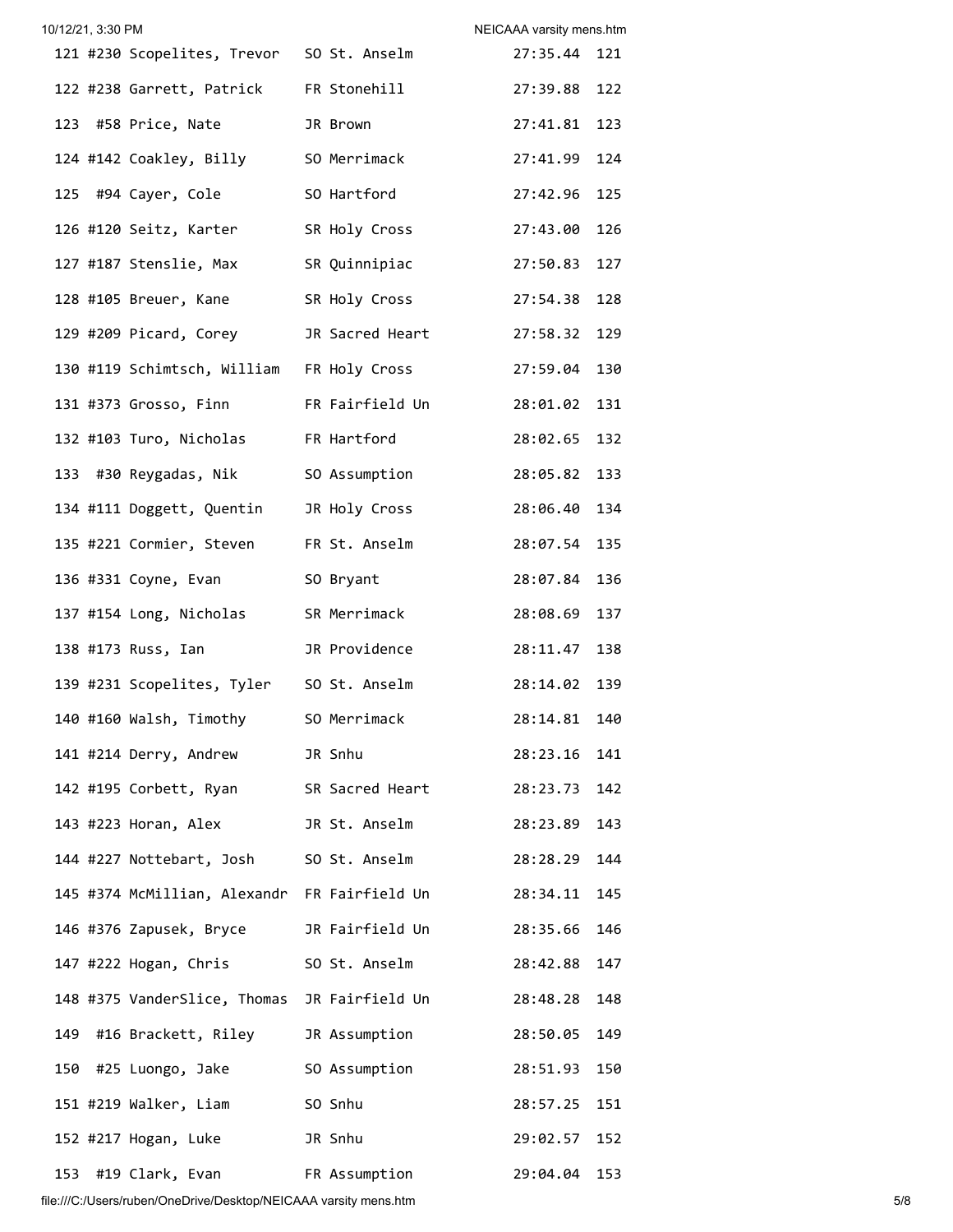10/12/21, 3:30 PM NEICAAA varsity mens.htm

|  | 154 #220 Corcoran, Cole   | SR St. Anselm    | 29:13.74 154 |     |
|--|---------------------------|------------------|--------------|-----|
|  | 155 #18 Carroll, Joseph   | FR Assumption    | 29:19.00     | 155 |
|  | 156 #203 Martin, Kevin    | FR Sacred Heart  | 29:25.93     | 156 |
|  | 157 #274 Mengist, Surafel | FR Umass Amherst | 29:33.83     | 157 |
|  | 158 #210 Prince, Gediyon  | SO Sacred Heart  | 29:40.73 158 |     |
|  | 159 #371 Flores, Devin    | JR Fairfield Un  | 30:22.12 159 |     |
|  | 160 #205 Montuori, Mario  | FR Sacred Heart  | 30:57.85     | 160 |
|  | 161 #215 Gagnon, Kody     | FR Snhu          | 31:42.82     | 161 |

## Team Scores

|       | Rank Team              |                   | Total | $\mathbf{1}$   | $\overline{2}$ | 3  | 4  | 5. | $*6$ | $*7$ | $*8$ | *9 |
|-------|------------------------|-------------------|-------|----------------|----------------|----|----|----|------|------|------|----|
| ===== | 1 Dartmouth            |                   | 60    | 4              | 8              | 10 | 11 | 27 | 33   | 38   |      |    |
|       | Total Time:            | 2:05:33.33        |       |                |                |    |    |    |      |      |      |    |
|       | Average:               | 25:06.67          |       |                |                |    |    |    |      |      |      |    |
|       | 2 American Int'l       |                   | 78    | $\mathbf{1}$   | $\overline{2}$ | 12 | 15 | 48 | 55   | 110  |      |    |
|       | Total Time: 2:04:35.66 |                   |       |                |                |    |    |    |      |      |      |    |
|       | Average:               | 24:55.14          |       |                |                |    |    |    |      |      |      |    |
|       | 3 Brown                |                   | 89    | 5              | 6              | 19 | 25 | 34 | 43   | 123  |      |    |
|       | Total Time: 2:06:14.95 |                   |       |                |                |    |    |    |      |      |      |    |
|       |                        | Average: 25:14.99 |       |                |                |    |    |    |      |      |      |    |
|       | 4 Central Connecticut  |                   | 132   | 9              | 17             | 23 | 41 | 42 | 57   | 81   |      |    |
|       | Total Time: 2:07:17.10 |                   |       |                |                |    |    |    |      |      |      |    |
|       | Average:               | 25:27.42          |       |                |                |    |    |    |      |      |      |    |
|       | 5 Providence           |                   | 136   | $\overline{7}$ | 13             | 37 | 39 | 40 | 46   | 138  |      |    |
|       | Total Time:            | 2:07:25.14        |       |                |                |    |    |    |      |      |      |    |
|       | Average:               | 25:29.03          |       |                |                |    |    |    |      |      |      |    |
|       | 6 Yale                 |                   | 180   | 21             | 26             | 28 | 52 | 53 | 66   | 78   |      |    |
|       | Total Time:            | 2:08:05.52        |       |                |                |    |    |    |      |      |      |    |
|       | Average:               | 25:37.11          |       |                |                |    |    |    |      |      |      |    |
|       | 7 Maine                |                   | 199   | 3              | 22             | 31 | 67 | 76 | 103  | 118  |      |    |
|       |                        |                   |       |                |                |    |    |    |      |      |      |    |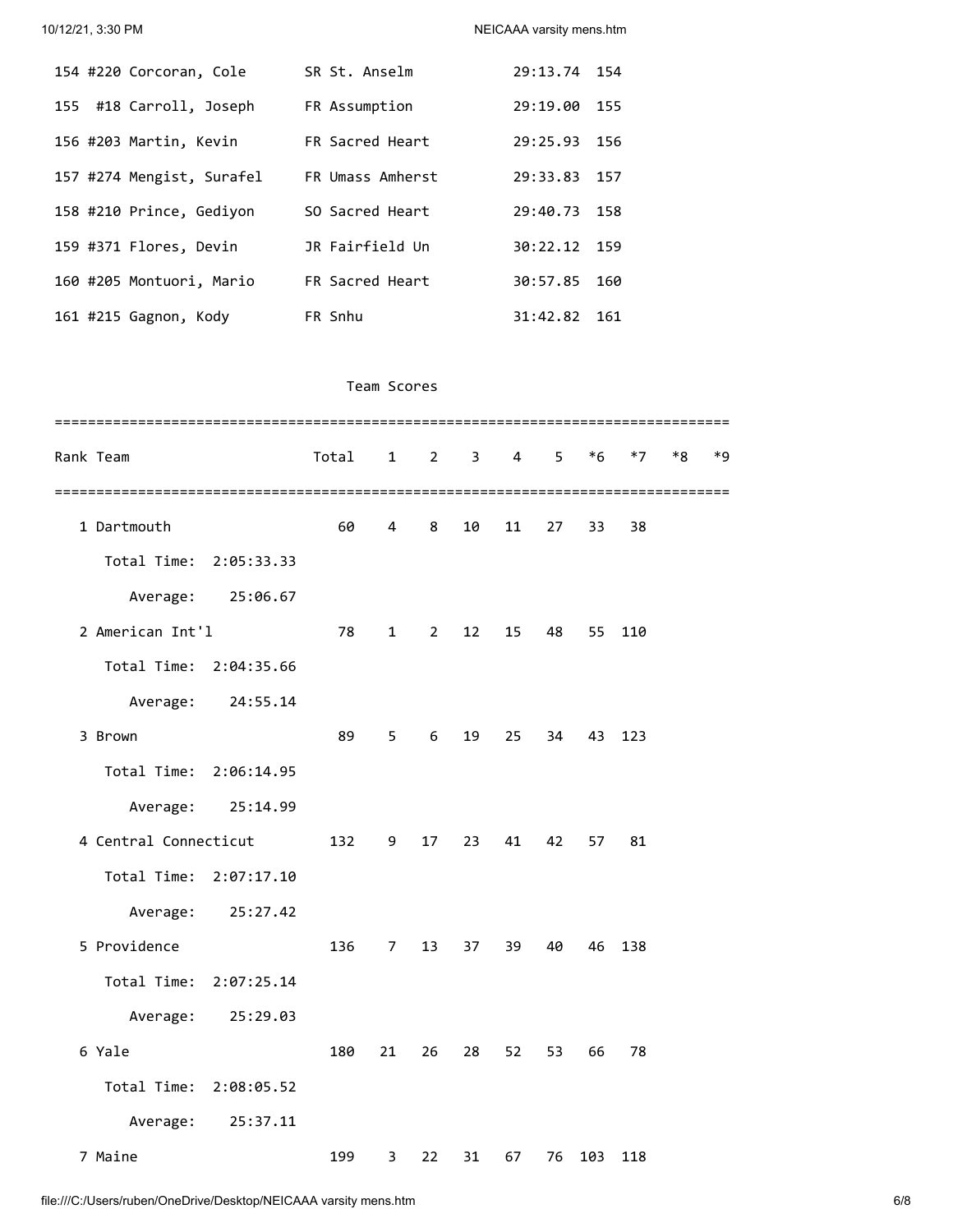| 10/12/21, 3:30 PM                |     |      |      |      |      | NEICAAA varsity mens.htm |     |     |
|----------------------------------|-----|------|------|------|------|--------------------------|-----|-----|
| Total Time: 2:08:27.85           |     |      |      |      |      |                          |     |     |
| Average:<br>25:41.57             |     |      |      |      |      |                          |     |     |
| 8 Umass Lowell                   | 211 | 14   | 29   | 49   | 59   | 60                       | 71  | 104 |
| Total Time:<br>2:08:53.46        |     |      |      |      |      |                          |     |     |
| Average:<br>25:46.70             |     |      |      |      |      |                          |     |     |
| 9 Rhode Island                   | 216 | 16   | 32   | 45   | 61   | 62                       | 80  | 111 |
| Total Time:<br>2:09:02.48        |     |      |      |      |      |                          |     |     |
| Average:<br>25:48.50             |     |      |      |      |      |                          |     |     |
| 10 Boston College                | 249 | 24   | 30   | 54   | 69   | 72                       | 87  | 101 |
| Total Time: 2:09:39.89           |     |      |      |      |      |                          |     |     |
| Average:<br>25:55.98             |     |      |      |      |      |                          |     |     |
| 11 Umass Amherst                 | 323 | 35   | 50   | 70   | 75 — | 93                       | 157 |     |
| Total Time: 2:11:20.38           |     |      |      |      |      |                          |     |     |
| Average:<br>26:16.08             |     |      |      |      |      |                          |     |     |
| 12 University of New Hampshi 334 |     | 18   | 47   | 77   | 94   | 98                       |     |     |
| Total Time:<br>2:11:27.92        |     |      |      |      |      |                          |     |     |
| Average:<br>26:17.59             |     |      |      |      |      |                          |     |     |
| 13 Bryant                        | 410 | 74   | 82   | 83   | 85   | 86                       | 95  | 136 |
| Total Time: 2:13:17.47           |     |      |      |      |      |                          |     |     |
| Average:<br>26:39.50             |     |      |      |      |      |                          |     |     |
| 14 Northeastern                  | 422 | 51   | 68   | 88   | 107  | 108                      | 109 |     |
| Total Time:<br>2:13:15.30        |     |      |      |      |      |                          |     |     |
| Average:<br>26:39.06             |     |      |      |      |      |                          |     |     |
| 15 Stonehill                     | 423 | 56 - | 79 — | 89 - | 99   | 100                      | 105 | 122 |
| Total Time:<br>2:13:23.60        |     |      |      |      |      |                          |     |     |
| Average:<br>26:40.72             |     |      |      |      |      |                          |     |     |
| 16 Quinnipiac                    | 426 | 44   | 65   | 90   | 113  | 114                      | 120 | 127 |
| Total Time:<br>2:13:39.76        |     |      |      |      |      |                          |     |     |
| Average:<br>26:43.96             |     |      |      |      |      |                          |     |     |
| 17 Hartford                      | 448 | 63   | 91   | 92   | 96   | 106                      | 125 | 132 |
| Total Time: 2:13:49.84           |     |      |      |      |      |                          |     |     |
| 26:45.97<br>Average:             |     |      |      |      |      |                          |     |     |
| 18 Merrimack                     | 467 | 36   | 58   | 112  | 124  | 137                      | 140 |     |

file:///C:/Users/ruben/OneDrive/Desktop/NEICAAA varsity mens.htm 7/8